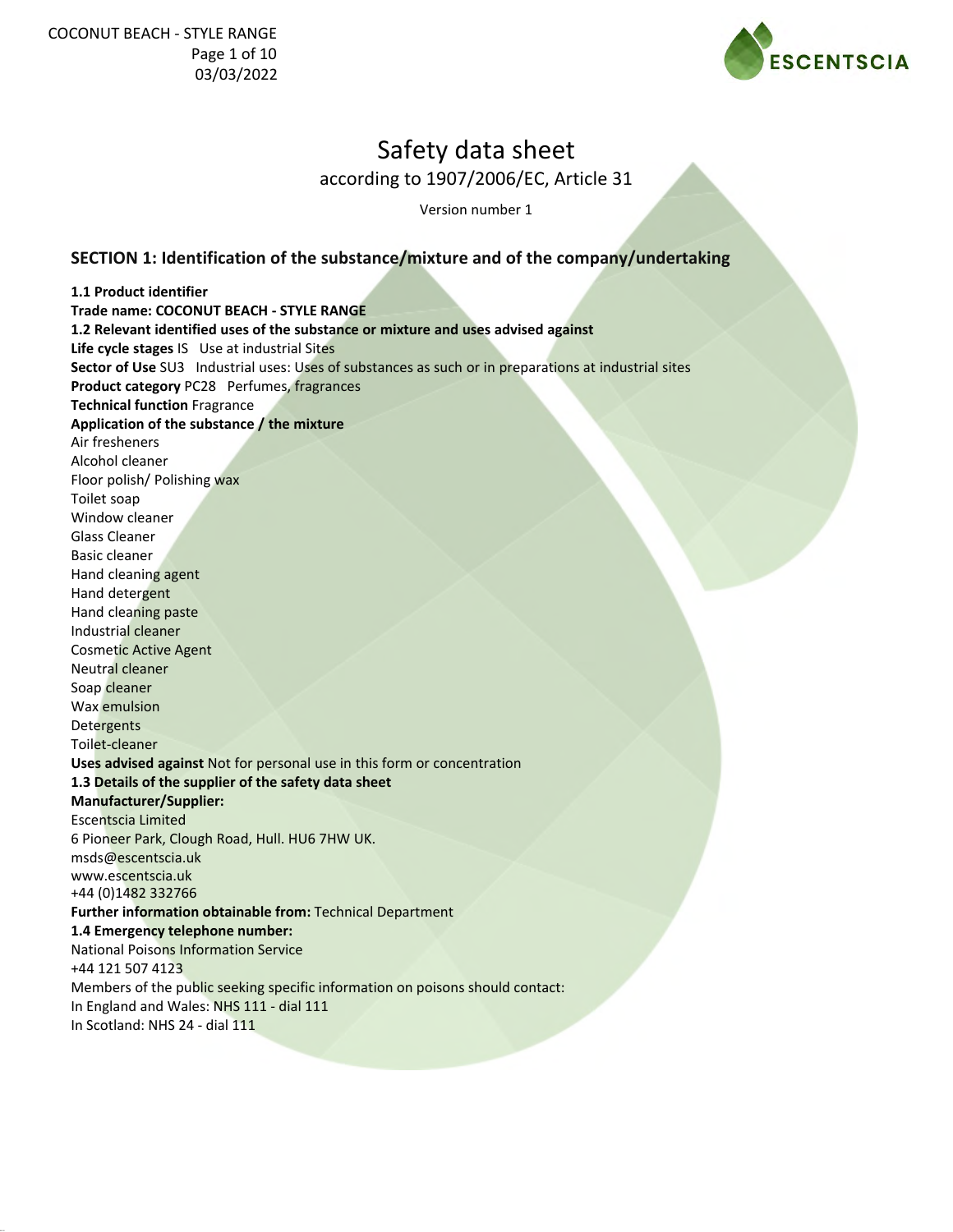

according to 1907/2006/EC, Article 31

Version number 1

## **SECTION 2: Hazards identification**

**2.1 Classification of the substance or mixture Classification according to Regulation (EC) No 1272/2008**



Skin Sens. 1 H317 May cause an allergic skin reaction.

Aquatic Chronic 3 H412 Harmful to aquatic life with long lasting effects.

#### **2.2 Label elements**

**Labelling according to Regulation (EC) No 1272/2008** The product is classified and labelled according to the GB CLP regulation. **Hazard pictograms**



**Signal word** Warning

**Hazard-determining components of labelling:**

veratraldehyde Coumarin

## **Hazard statements**

H317 May cause an allergic skin reaction.

H412 Harmful to aquatic life with long lasting effects.

## **Precautionary statements**

- P101 If medical advice is needed, have product container or label at hand.
- P102 Keep out of reach of children.
- P103 Read carefully and follow all instructions.
- P261 Avoid breathing dust/fume/gas/mist/vapours/spray.
- P273 Avoid release to the environment.
- P280 Wear protective gloves.
- P333+P313 If skin irritation or rash occurs: Get medical advice/attention.
- P321 Specific treatment (see on this label).
- P501 Dispose of contents/container in accordance with local/regional/national/international regulations.

**2.3 Other hazards**

## **Results of PBT and vPvB assessment**

**PBT:** Not applicable.

**vPvB:** Not applicable.

## **SECTION 3: Composition/information on ingredients**

## **3.2 Chemical characterisation: Mixtures**

**Description:** Mixture of substances listed below with nonhazardous additions.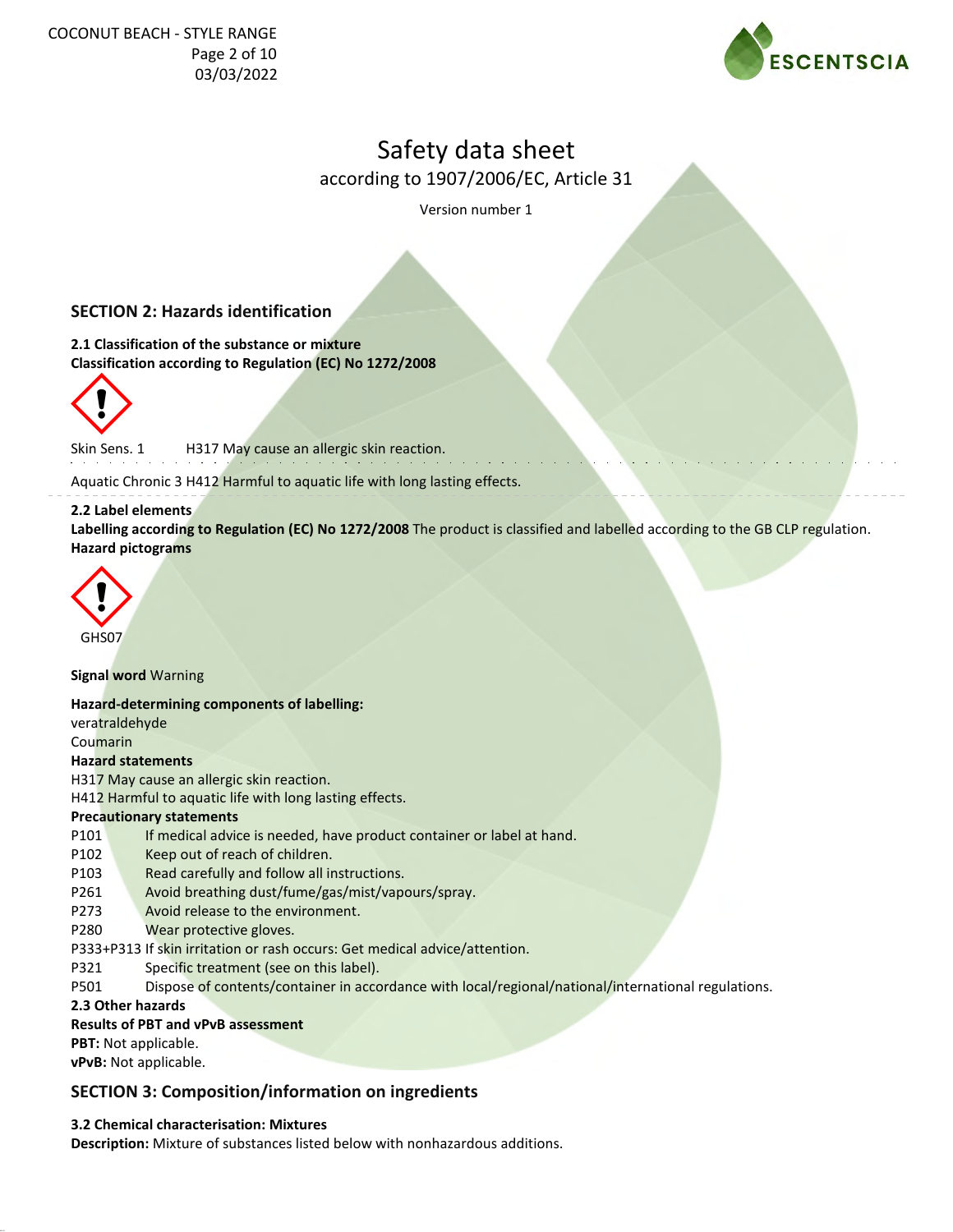

according to 1907/2006/EC, Article 31

Version number 1

| Dangerous components:                                                                                                                      |                  |
|--------------------------------------------------------------------------------------------------------------------------------------------|------------------|
| CAS: 120-51-4<br>Benzyl benzoate                                                                                                           | $>10 - 25%$      |
| EINECS: 204-402-9 (4) Aquatic Chronic 2, H411; (1) Acute Tox. 4, H302                                                                      |                  |
| CAS: 104-50-7<br>gamma-Octalactone                                                                                                         | 2.5%             |
| EINECS: 203-208-1 < <a>(</a> Skin Irrit. 2, H315; Aquatic Chronic 3, H412                                                                  |                  |
| CAS: 120-14-9<br>veratraldehyde                                                                                                            | ≥1–≤2.5%         |
| EINECS: 204-373-2 << < < Acute Tox. 4, H302; Skin Sens. 1B, H317                                                                           |                  |
| CAS: 105-21-5<br>gamma-Heptalactone                                                                                                        | $\leq 2.5\%$     |
|                                                                                                                                            |                  |
| CAS: 695-06-7<br>gamma-Hexalactone                                                                                                         | $\leq 2.5\%$     |
| EINECS: 211-778-8 Skin Irrit. 2, H315                                                                                                      |                  |
| delta-Decalactone<br>CAS: 705-86-2                                                                                                         | $≥0.25 - < 2.5%$ |
| EINECS: 211-889-1 & Aquatic Chronic 2, H411                                                                                                |                  |
| CAS: 91-64-5<br>Coumarin                                                                                                                   | $≥1 - < 2.5%$    |
| EINECS: 202-086-7 < <a> <a> Acute Tox. 4, H302; Skin Sens. 1B, H317; Aquatic Chronic 3, H412</a></a>                                       |                  |
| 2-Undecanone<br>CAS: 112-12-9                                                                                                              | ≥0.025 -< 0.25%  |
| EINECS: 203-937-5 $\leftrightarrow$ Aquatic Acute 1, H400; Aquatic Chronic 1, H410; $\leftrightarrow$ Skin Irrit. 2, H315                  |                  |
| Regulation (EC) No 648/2004 on detergents / Labelling for contents                                                                         |                  |
| perfumes (BENZYL BENZOATE, coumarine, benzyl alcohol)                                                                                      |                  |
| Additional information: For the wording of the listed hazard phrases refer to section 16.                                                  |                  |
| <b>SECTION 4: First aid measures</b>                                                                                                       |                  |
|                                                                                                                                            |                  |
| 4.1 Description of first aid measures                                                                                                      |                  |
| <b>General information:</b>                                                                                                                |                  |
| Immediately remove any clothing soiled by the product.                                                                                     |                  |
| Take affected persons out into the fresh air.                                                                                              |                  |
| <b>After inhalation:</b>                                                                                                                   |                  |
| Supply fresh air and to be sure call for a doctor.<br>In case of unconsciousness place patient stably in side position for transportation. |                  |
| After skin contact:                                                                                                                        |                  |
| Immediately wash with water and soap and rinse thoroughly.                                                                                 |                  |
| If skin irritation continues, consult a doctor.                                                                                            |                  |
| After eye contact: Rinse opened eye for several minutes under running water.                                                               |                  |
| <b>After swallowing:</b>                                                                                                                   |                  |
| If symptoms persist consult doctor.                                                                                                        |                  |
| A person vomiting while laying on their back should be turned onto their side.                                                             |                  |
| Seek immediate medical advice.                                                                                                             |                  |
| 4.2 Most important symptoms and effects, both acute and delayed No further relevant information available.                                 |                  |
| 4.3 Indication of any immediate medical attention and special treatment needed No further relevant information available.                  |                  |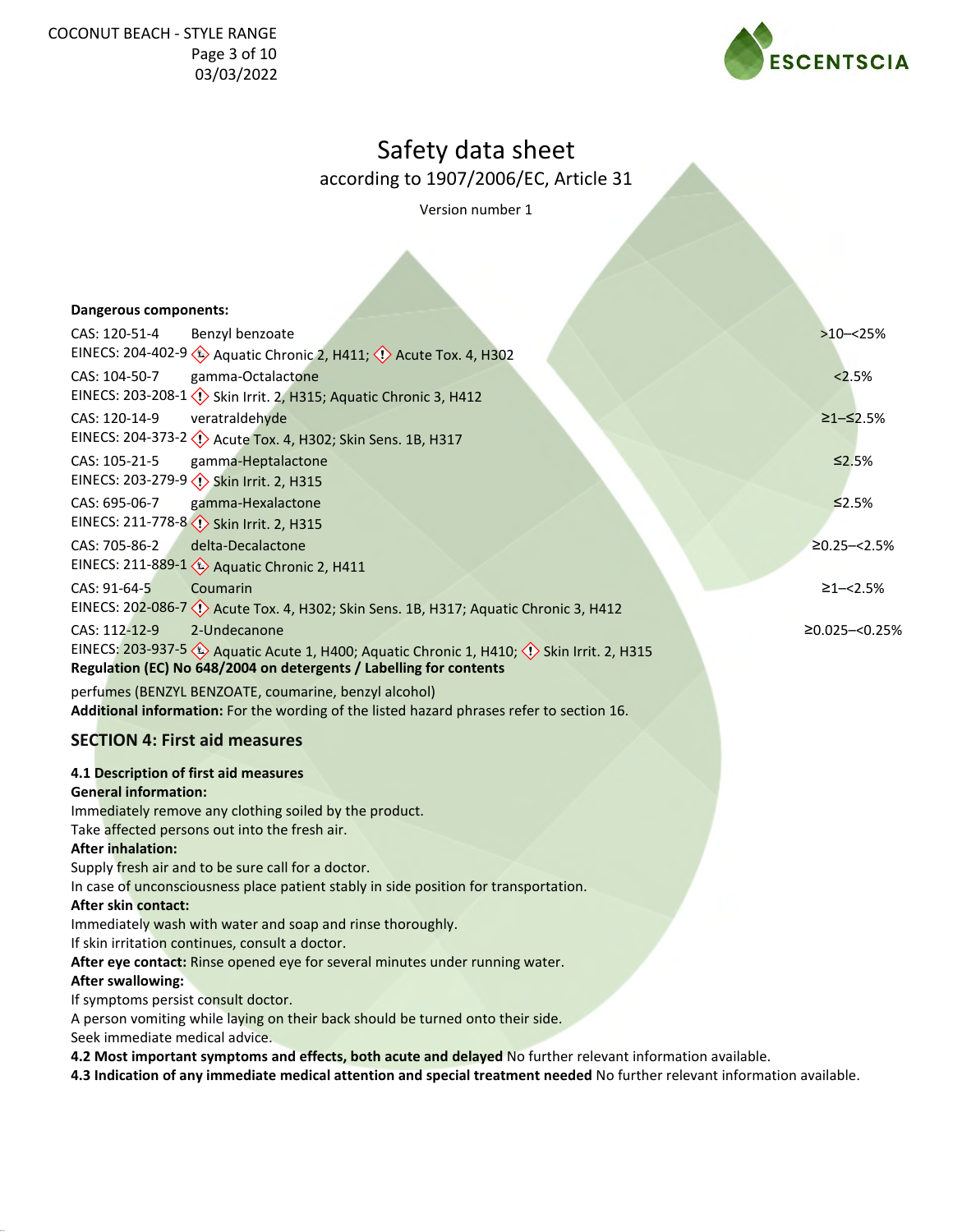

according to 1907/2006/EC, Article 31

Version number 1

## **SECTION 5: Firefighting measures**

## **5.1 Extinguishing media**

## **Suitable extinguishing agents:**

CO2, powder or water spray. Fight larger fires with water spray or alcohol resistant foam.

Use fire extinguishing methods suitable to surrounding conditions.

**5.2 Special hazards arising from the substance or mixture** No further relevant information available.

**5.3 Advice for firefighters**

**Protective equipment:** No special measures required.

## **SECTION 6: Accidental release measures**

## **6.1 Personal precautions, protective equipment and emergency procedures**

Ensure adequate ventilation Keep away from ignition sources.

Wear protective clothing.

## **6.2 Environmental precautions:**

Do not allow product to reach sewage system or any water course.

Inform respective authorities in case of seepage into water course or sewage system. Dilute with plenty of water.

Do not allow to enter sewers/ surface or ground water.

## **6.3 Methods and material for containment and cleaning up:**

Absorb with liquid-binding material (sand, diatomite, acid binders, universal binders, sawdust).

Dispose contaminated material as waste according to item 13.

Ensure adequate ventilation.

## **6.4 Reference to other sections**

See Section 7 for information on safe handling. See Section 8 for information on personal protection equipment. See Section 13 for disposal information.

## **SECTION 7: Handling and storage**

## **7.1 Precautions for safe handling**

Keep receptacles tightly sealed. Store in cool, dry place in tightly closed receptacles. Keep away from heat and direct sunlight. Ensure good ventilation/exhaustion at the workplace. Prevent formation of aerosols.

**Information about fire - and explosion protection:** No special measures required.

## **7.2 Conditions for safe storage, including any incompatibilities**

**Storage:**

**Requirements to be met by storerooms and receptacles:** Store in a cool location. **Information about storage in one common storage facility:** Store away from foodstuffs. **Further information about storage conditions:** Store receptacle in a well ventilated area. **7.3 Specific end use(s)** No further relevant information available.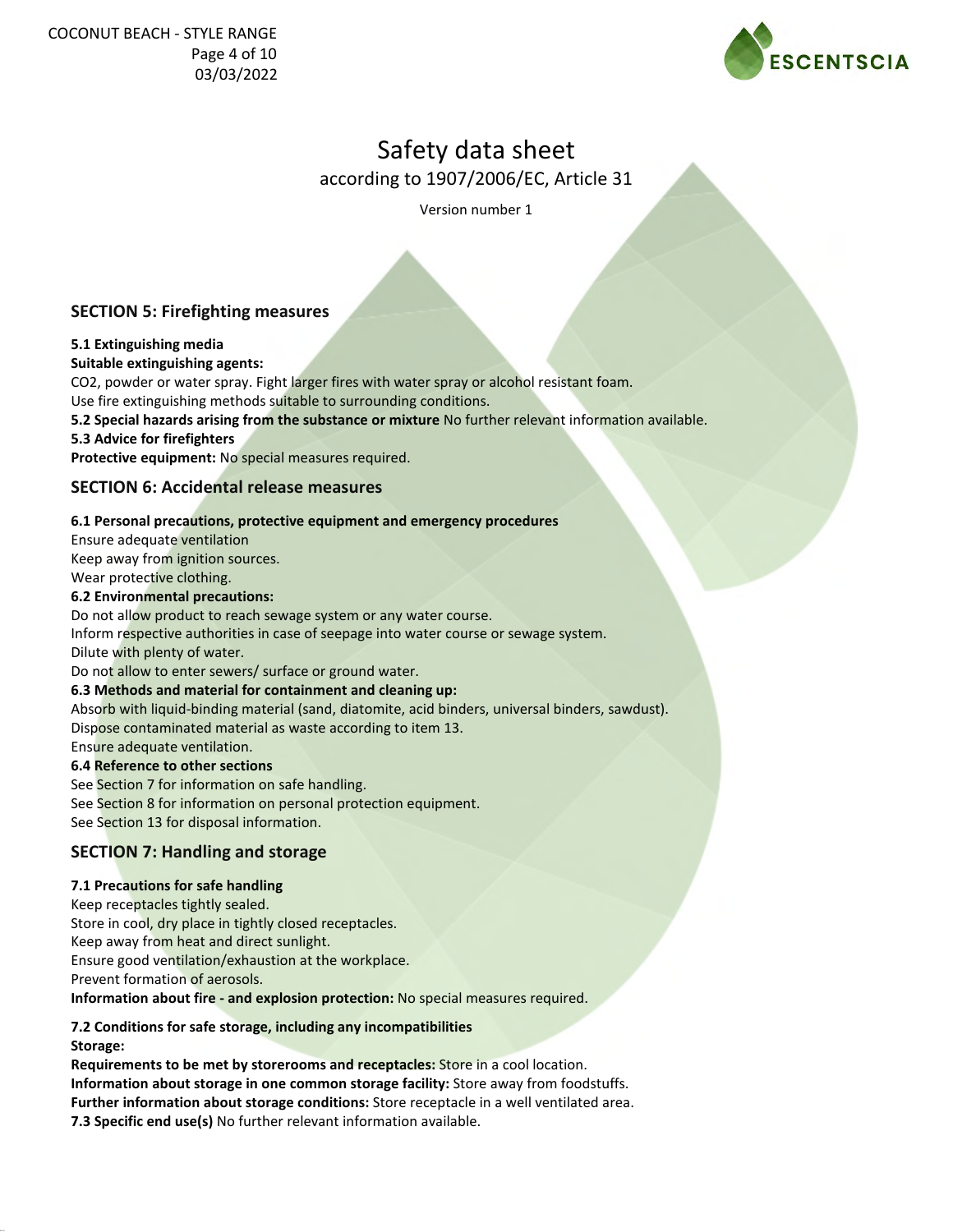

according to 1907/2006/EC, Article 31

Version number 1

## **SECTION 8: Exposure controls/personal protection**

## **8.1 Control parameters**

**Additional information about design of technical facilities:** No further data; see item 7.

**Ingredients with limit values that require monitoring at the workplace:**

The product does not contain any relevant quantities of materials with critical values that have to be monitored at the workplace. **Additional information:** The lists valid during the making were used as basis.

## **8.2 Exposure controls**

**Personal protective equipment:**

## **General protective and hygienic measures:**

Immediately remove all soiled and contaminated clothing

Wash hands before breaks and at the end of work.

## **Respiratory protection:**

In case of brief exposure or low pollution use respiratory filter device. In case of intensive or longer exposure use self-contained respiratory protective device.

## **Protection of hands:**



Protective gloves

The glove material has to be impermeable and resistant to the product/ the substance/ the preparation.

Due to missing tests no recommendation to the glove material can be given for the product/ the preparation/ the chemical mixture. Selection of the glove material on consideration of the penetration times, rates of diffusion and the degradation

## **Material of gloves**

The selection of the suitable gloves does not only depend on the material, but also on further marks of quality and varies from manufacturer to manufacturer. As the product is a preparation of several substances, the resistance of the glove material can not be calculated in advance and has therefore to be checked prior to the application.

## **Penetration time of glove material**

The exact break through time has to be found out by the manufacturer of the protective gloves and has to be observed. **Eye protection:** Goggles recommended during refilling

## **SECTION 9: Physical and chemical properties**

|                            | 9.1 Information on basic physical and chemical properties |
|----------------------------|-----------------------------------------------------------|
| <b>General Information</b> |                                                           |
| Appearance:                |                                                           |
| Form:                      | Oilv                                                      |

| rorm:                      | UIIV                               |  |
|----------------------------|------------------------------------|--|
| Colour:                    | colourless to pale yellow          |  |
| Odour:                     | Characteristic                     |  |
| Odour threshold:           | Not determined.                    |  |
| pH-value:                  | Mixture is non-soluble (in water). |  |
| <b>Change in condition</b> |                                    |  |

**Melting point/freezing point: Initial boiling point and boiling range:** 323 °C (CAS: 120-51-4 Benzyl benzoate) Undetermined.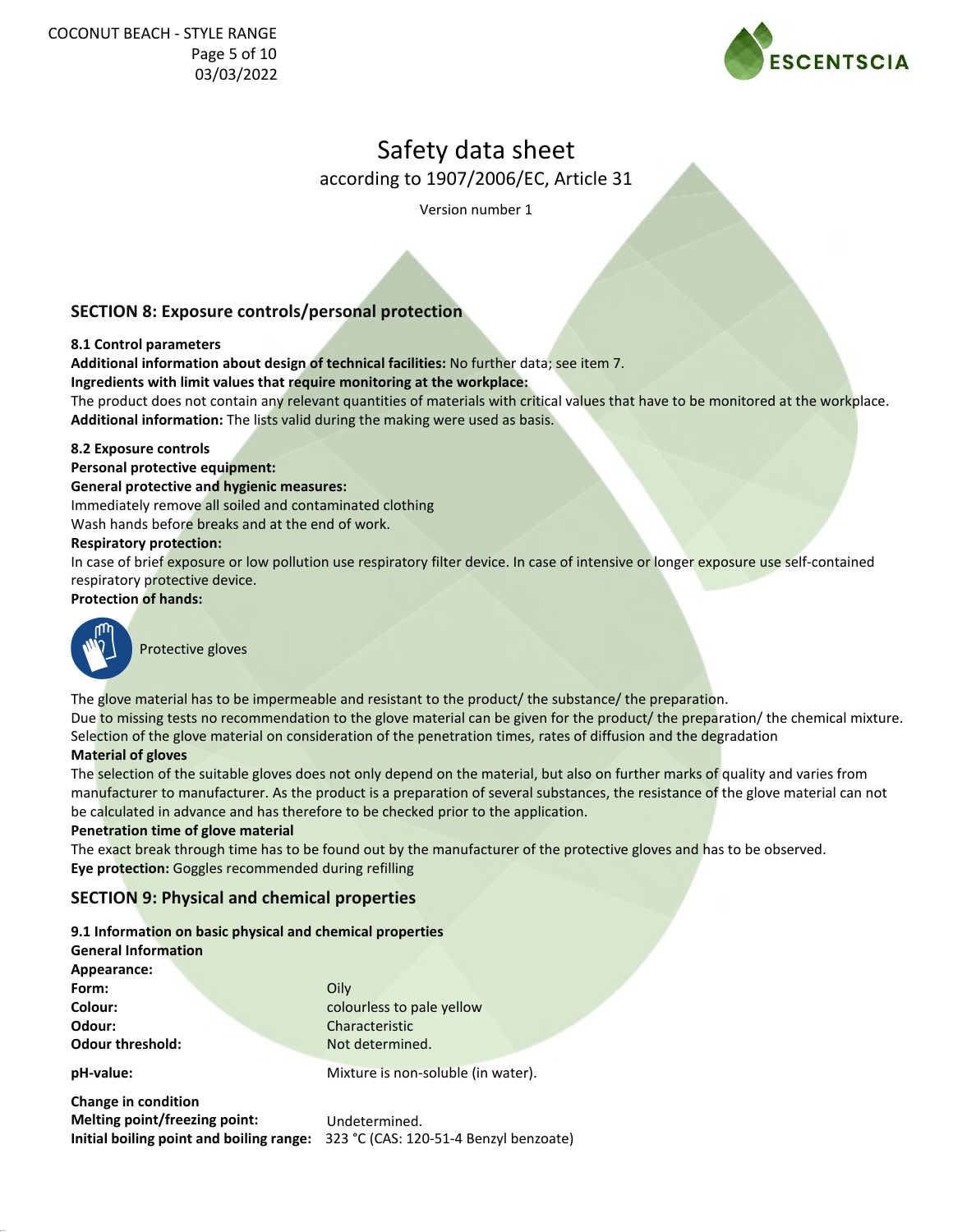## COCONUT BEACH - STYLE RANGE Page 6 of 10 03/03/2022



# Safety data sheet

according to 1907/2006/EC, Article 31

Version number 1

| Flash point:                                                                            | >70 °C                                                                   |
|-----------------------------------------------------------------------------------------|--------------------------------------------------------------------------|
| Flammability (solid, gas):                                                              | Not applicable.                                                          |
| Ignition temperature:                                                                   | 480 °C (CAS: 120-51-4 Benzyl benzoate)                                   |
| <b>Decomposition temperature:</b>                                                       | Not determined.                                                          |
| Auto-ignition temperature:                                                              | Product is not selfigniting.                                             |
| <b>Explosive properties:</b>                                                            | Product does not present an explosion hazard.                            |
| <b>Explosion limits:</b><br>Lower:<br>Upper:                                            | Not determined.<br>Not determined.                                       |
| Vapour pressure at 156 °C:                                                              | 6 hPa (CAS: 120-51-4 Benzyl benzoate)                                    |
| Density:<br><b>Relative density</b><br><b>Vapour density</b><br><b>Evaporation rate</b> | Not determined.<br>Not determined.<br>Not determined.<br>Not determined. |
| <b>Solubility in / Miscibility</b><br>withwater:<br>alcohols:                           | Insoluble.<br>Partly miscible.                                           |
| Partition coefficient: n-octanol/water: Not determined.                                 |                                                                          |
| Viscosity:<br><b>Dynamic:</b><br>Kinematic:                                             | Not determined.<br>Not determined.                                       |
| <b>Solvent content:</b><br><b>Organic solvents:</b><br>VOC (EC)                         | 1.1%<br>1.05 %                                                           |
| <b>Solids content:</b>                                                                  | 19.5 %                                                                   |
| 9.2 Other information                                                                   | No further relevant information available.                               |
|                                                                                         |                                                                          |

## **SECTION 10: Stability and reactivity**

**10.1 Reactivity** No further relevant information available.

**10.2 Chemical stability**

**Thermal decomposition / conditions to be avoided:** No decomposition if used and stored according to specifications.

**10.3 Possibility of hazardous reactions** No dangerous reactions known.

**10.4 Conditions to avoid** No further relevant information available.

**10.5 Incompatible materials:** No further relevant information available.

**10.6 Hazardous decomposition products:** No dangerous decomposition products known.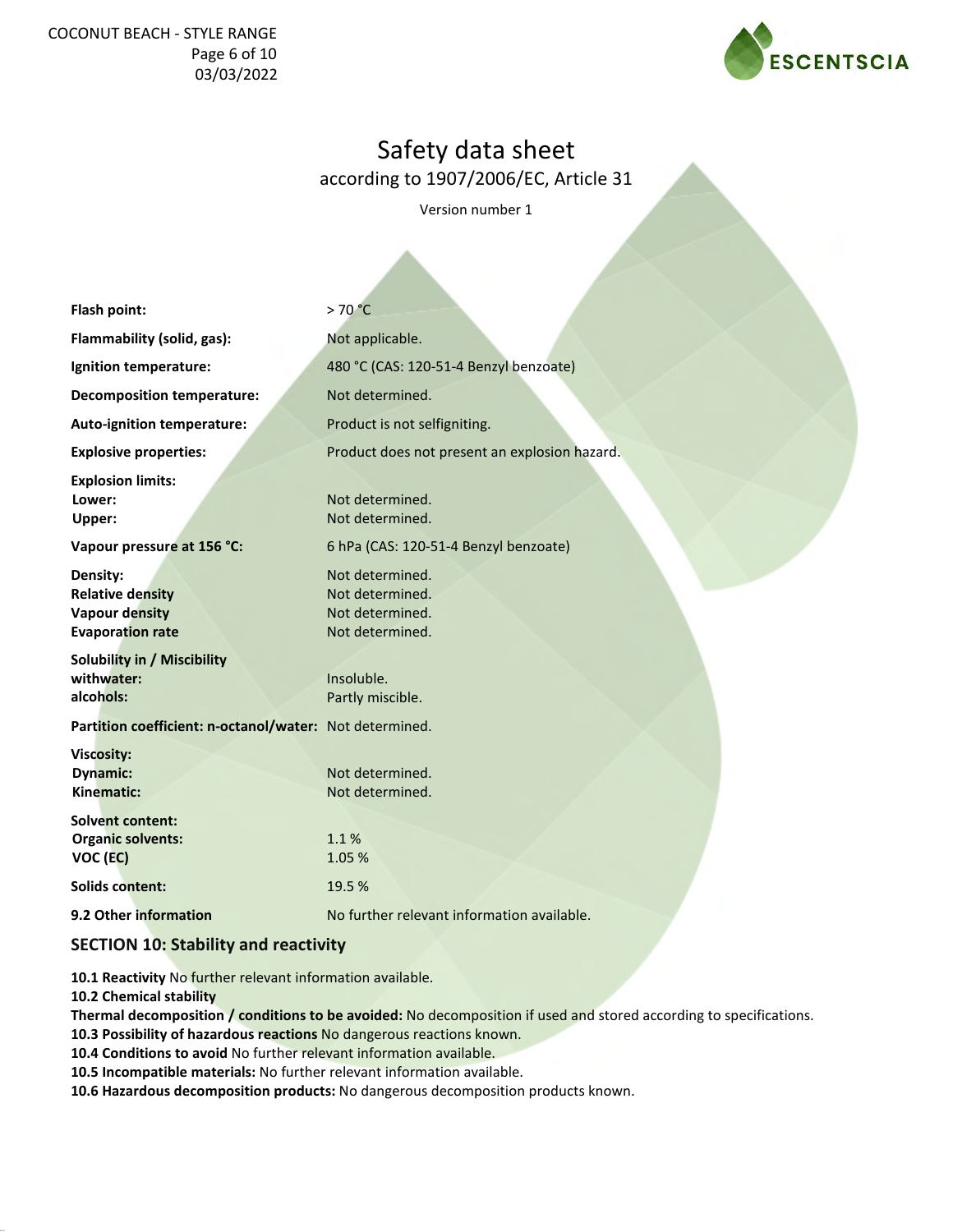

according to 1907/2006/EC, Article 31

Version number 1

## **SECTION 11: Toxicological information**

**11.1 Information on toxicological effects**

**Acute toxicity** Based on available data, the classification criteria are not met. **LD/LC50 values relevant for classification:**

## **ATE (Acute Toxicity Estimates)**

Oral LD50 7,555 mg/kg

## **CAS: 120-51-4 Benzyl benzoate**

Oral LD50 1,700 mg/kg Dermal LD50 4,000 mg/kg

## **CAS: 120-14-9 veratraldehyde**

Oral LD50 2,000 mg/kg

## **CAS: 91-64-5 Coumarin**

Oral LD50 293 mg/kg

## **CAS: 112-12-9 2-Undecanone**

Oral LD50 5,000 mg/kg

## **Primary irritant effect:**

**Skin corrosion/irritation** Based on available data, the classification criteria are not met. **Serious eye damage/irritation** Based on available data, the classification criteria are not met. **Respiratory or skin sensitisation**

May cause an allergic skin reaction.

**Additional toxicological information:**

## **CMR effects (carcinogenity, mutagenicity and toxicity for reproduction)**

**Germ cell mutagenicity** Based on available data, the classification criteria are not met. **Carcinogenicity** Based on available data, the classification criteria are not met. **Reproductive toxicity** Based on available data, the classification criteria are not met. **STOT-single exposure** Based on available data, the classification criteria are not met. **STOT-repeated exposure** Based on available data, the classification criteria are not met. **Aspiration hazard** Based on available data, the classification criteria are not met.

## **SECTION 12: Ecological information**

## **12.1 Toxicity**

**Aquatic toxicity:** No further relevant information available.

**12.2 Persistence and degradability** No further relevant information available.

**12.3 Bioaccumulative potential** No further relevant information available.

**12.4 Mobility in soil** No further relevant information available.

**Ecotoxical effects:**

**Remark:** Harmful to fish

## **Additional ecological information:**

## **General notes:**

Water hazard class 2 (German Regulation) (Self-assessment): hazardous for water Do not allow product to reach ground water, water course or sewage system.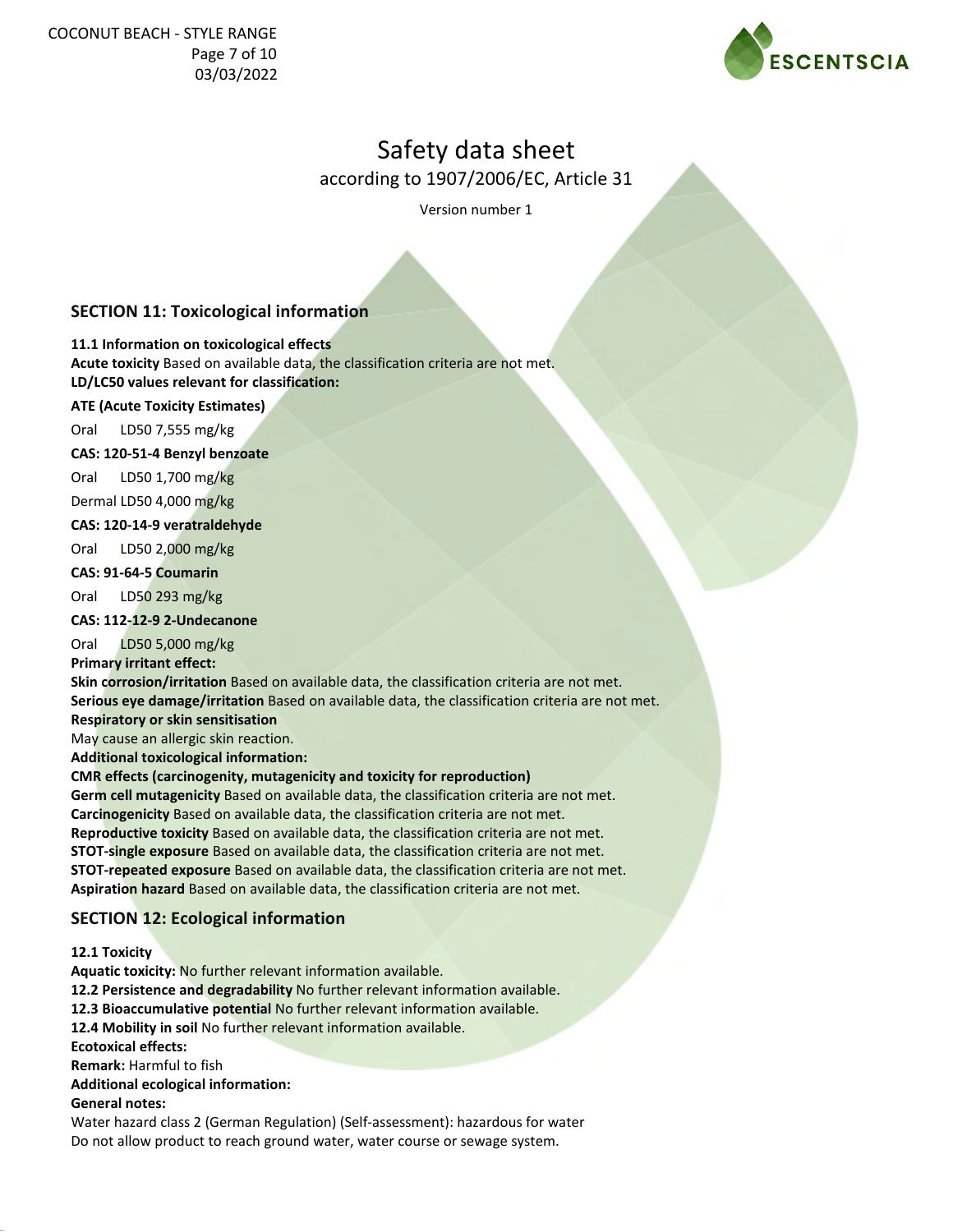COCONUT BEACH - STYLE RANGE Page 8 of 10 03/03/2022



# Safety data sheet

according to 1907/2006/EC, Article 31

Version number 1

Danger to drinking water if even small quantities leak into the ground. Harmful to aquatic organisms **12.5 Results of PBT and vPvB assessment PBT:** Not applicable. **vPvB:** Not applicable. **12.6 Other adverse effects** No further relevant information available.

## **SECTION 13: Disposal considerations**

## **13.1 Waste treatment methods**

**Recommendation** Must not be disposed together with household garbage. Do not allow product to reach sewage system.

**Uncleaned packaging: Recommendation:** Disposal must be made according to official regulations. **Recommended cleansing agents:** Water, if necessary together with cleansing agents.

## **SECTION 14: Transport information**

| 14.1 UN-Number                                                 |                 |
|----------------------------------------------------------------|-----------------|
| ADR, IMDG, IATA                                                | not regulated   |
| 14.2 UN proper shipping name                                   |                 |
| <b>ADR, IMDG, IATA</b>                                         | not regulated   |
| 14.3 Transport hazard class(es)                                |                 |
| ADR, ADN, IMDG, IATA                                           |                 |
| Class                                                          | not regulated   |
| 14.4 Packing group                                             |                 |
| <b>ADR, IMDG, IATA</b>                                         | not regulated   |
| <b>14.5 Environmental hazards:</b>                             | Not applicable. |
| 14.6 Special precautions for user                              | Not applicable. |
| 14.7 Transport in bulk according to Annex II of Marpol and the |                 |
| <b>IBC Code</b>                                                | Not applicable. |
| <b>UN</b> "Model Regulation":                                  | not regulated   |

## **SECTION 15: Regulatory information**

**15.1 Safety, health and environmental regulations/legislation specific for the substance or mixture Labelling according to Regulation (EC) No 1272/2008** The product is classified and labelled according to the GB CLP regulation. **Hazard pictograms**



**Signal word** Warning

**Hazard-determining components of labelling:** veratraldehyde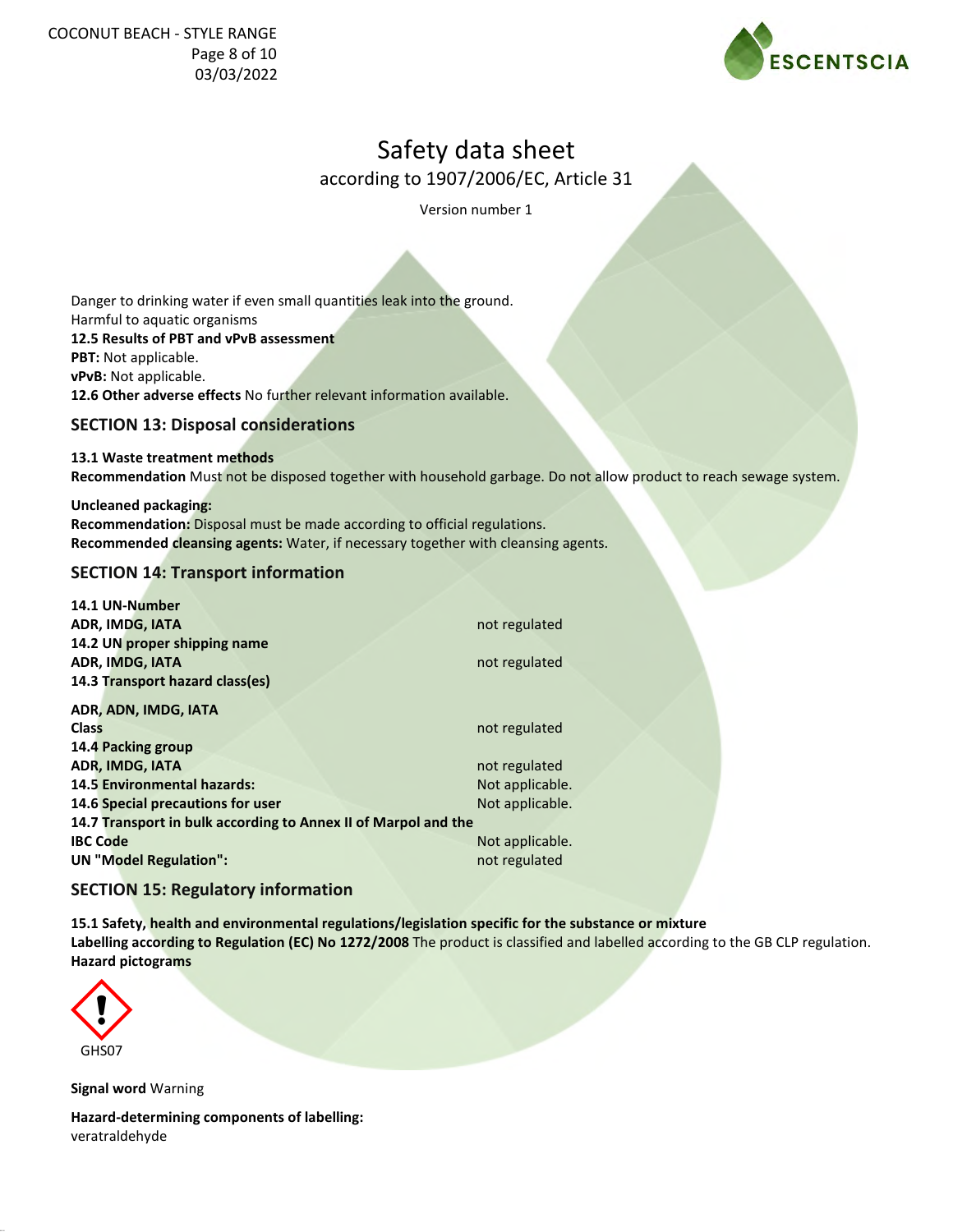

according to 1907/2006/EC, Article 31

Version number 1

Coumarin

#### **Hazard statements**

H317 May cause an allergic skin reaction.

H412 Harmful to aquatic life with long lasting effects.

#### **Precautionary statements**

- P101 If medical advice is needed, have product container or label at hand.
- P102 Keep out of reach of children.
- P103 Read carefully and follow all instructions.
- P261 Avoid breathing dust/fume/gas/mist/vapours/spray.
- P273 Avoid release to the environment.
- P280 Wear protective gloves.
- P333+P313 If skin irritation or rash occurs: Get medical advice/attention.
- P321 Specific treatment (see on this label).
- P501 Dispose of contents/container in accordance with local/regional/national/international regulations.

#### **Directive 2012/18/EU**

**Named dangerous substances - ANNEX I** None of the ingredients is listed.

**15.2 Chemical safety assessment:** A Chemical Safety Assessment has not been carried out.

## **SECTION 16: Other information**

This information is based on our present knowledge. However, this shall not constitute a guarantee for any specific product features and shall not establish a legally valid contractual relationship.

#### **Relevant phrases**

H302 Harmful if swallowed.

H315 Causes skin irritation.

H317 May cause an allergic skin reaction.

H400 Very toxic to aquatic life.

H410 Very toxic to aquatic life with long lasting effects.

H411 Toxic to aquatic life with long lasting effects.

H412 Harmful to aquatic life with long lasting effects.

## **Department issuing SDS:** Technical Department

#### **Contact:**

Technical Department

msds@escentscia.uk

#### **Abbreviations and acronyms:**

ADR: Accord relatif au transport international des marchandises dangereuses par route (European Agreement Concerning the International Carriage of Dangerous Goods by Road)

IMDG: International Maritime Code for Dangerous Goods

IATA: International Air Transport Association

GHS: Globally Harmonised System of Classification and Labelling of Chemicals

EINECS: European Inventory of Existing Commercial Chemical Substances

ELINCS: European List of Notified Chemical Substances

CAS: Chemical Abstracts Service (division of the American Chemical Society)

VOC: Volatile Organic Compounds (USA, EU)

LC50: Lethal concentration, 50 percent LD50: Lethal dose, 50 percent

PBT: Persistent, Bioaccumulative and Toxic

vPvB: very Persistent and very Bioaccumulative